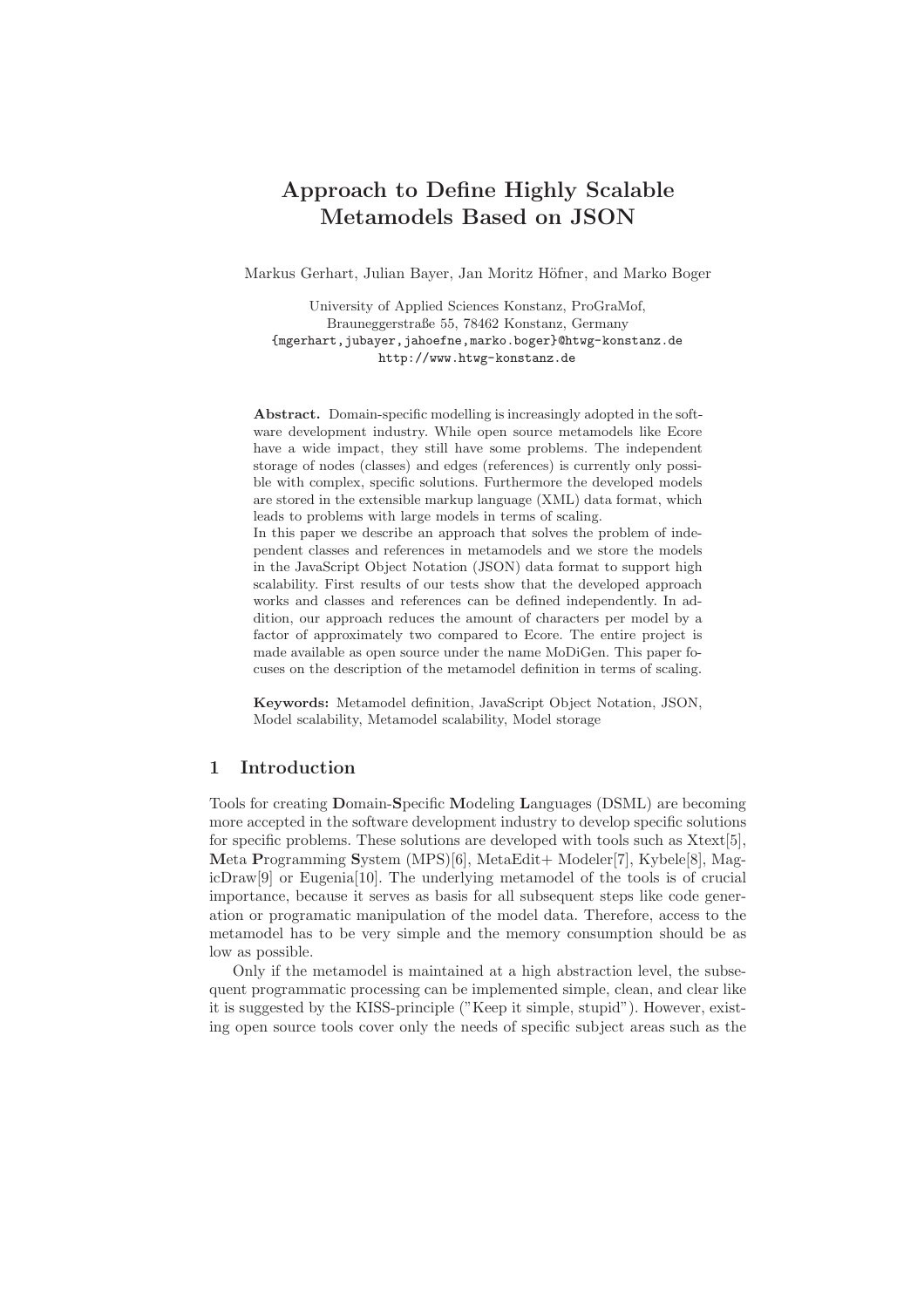software development industry. Requirements of very complex metamodels for instance the statics of buildings can currently only be fulfilled through complex detours. Not considering commercial solutions, because they do not give insight into the structure of their metamodel and storage solution, another common problem is the storage consumption of very large models. Furthermore, a great weakness of existing open source solutions such as Ecore[1] is, that they do not scale well to very large models.

Our suggested approach allows the definition of metamodels in a simple and clear way. We offer the possibility, that nodes (classes) and edges (references) can exist independently and with equal rights. This leads to a variety of possibilities in the creation of metamodels. In addition, the data of metamodels and models is held in the JavaScript Object Notation (JSON)[17] file format. This allows the smooth scaling of the model data using existing solutions such as CouchDB[14], MongoDB[15], and RavenDB[16].

We demonstrate, that the storage of metamodels and models is possible without problems, even when involving well over 10,000 elements (classes and references).

The paper first reviews related work in the field in section 2, which is mostly other tools and techniques for the definition of meta models. Our general approach for the definition of meta-models based on JSON for high scalability is described in section 3. The core contribution of this publication is the developed metamodel with independent classes and connections and the data structure using JSON to store models for high scalability. Section 4 illustrates the results of our approach from different angles. Finally, we summarise the limitations of our research and draw conclusions in section 5.

### 2 Related Work

The Ecore metamodel of the Eclipse Modeling Framework (EMF) stores edges as parts of nodes. An EReference actually models one end of an edge [1]. This is also true for the Generic Modeling Environment (GME) [2] and WebGME [3]. The disadvantages of this approach were already discussed in [11]. Storing edges as parts of nodes does not scale well for large numbers of edges. Accessing, loading and saving individual edges requires linear time and may pose a problem in terms of heap memory. As an alternative, [11] proposes storing edges as relations like a relational database, separating the edge from the node. That is the same basic principle we follow. Instead of an SQL-like structure as proposed in [11], we introduce the edge as a first-level-object that is stored in a NoSQL database.

The Ecore metamodel uses an Extensible Markup Language (XML) based format for model serialization [1]. The need for a model serialization format that is not based on XML was formulated in [12]. While our approach does not satisfy all the criteria for model storage set forth in that paper, we believe that JSON as the basic format for model storage will simplify implementing these criteria. A diagram is stored as a collection of JSON objects which can be addressed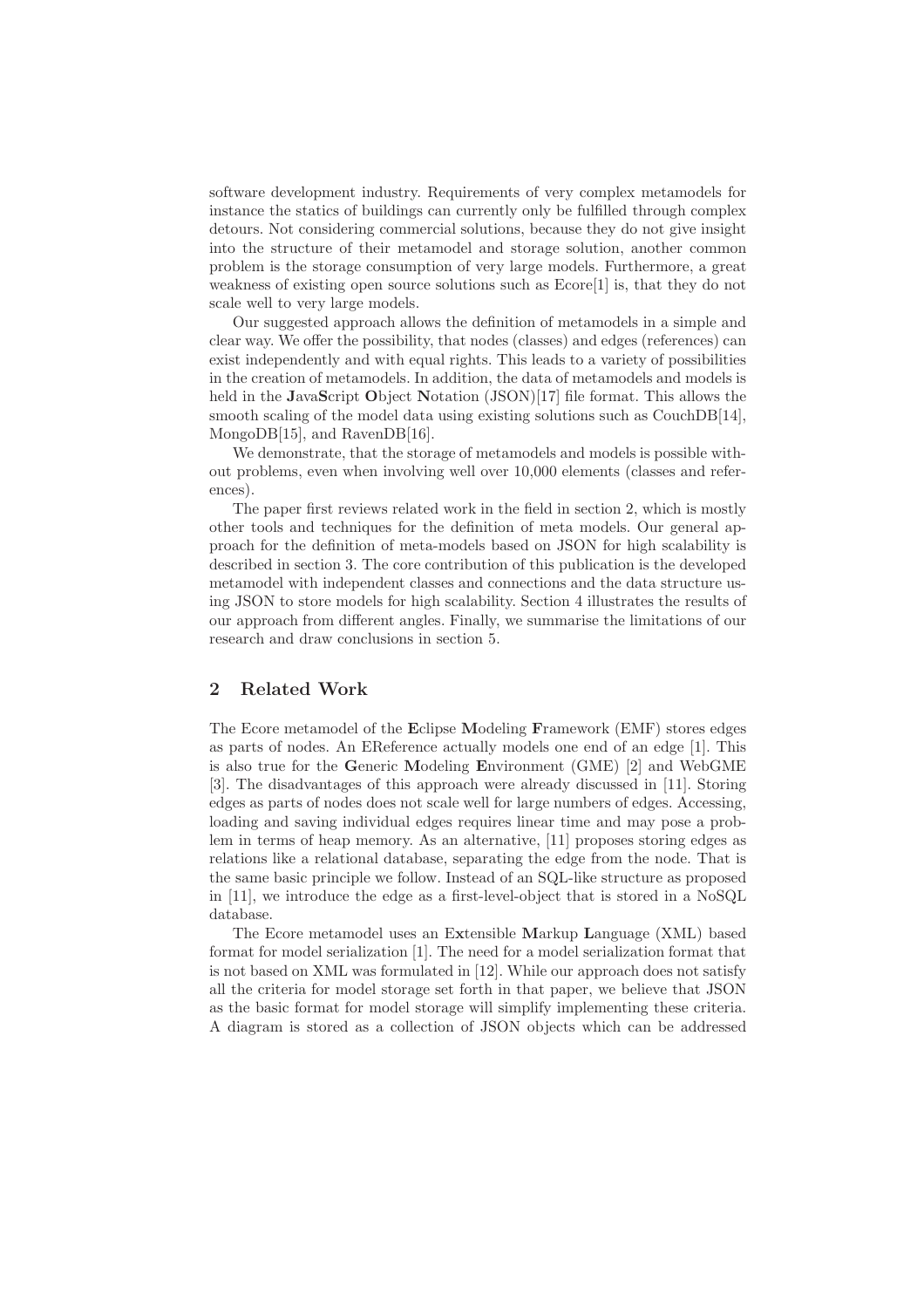through an identifier. Instead of loading large models all at once, objects could be loaded as needed using their identifier. The partial loading of model data based on JSON is covered by databases like CouchDB or MongoDB. An XMLbased format would always have to be loaded in full apart from approaches such as partial parsing which significantly increases the runtime.

Approaches such as GEMSjax [4] or EMF-REST [19] provide Representational State Transfer (REST) access to Ecore models and translate them into either JSON or XML. Compared to a method that stores JSON data in a document oriented database, these approaches require additional overhead, as the Ecore model has to be serialised into the target format on each call to the REST interface.

### 3 Approach

In this section we will give a detailed explanation of our approach. First we discuss and reason about the architecture of our metamodel and its components and then present an example.

#### 3.1 Architecture

An overview of the MoDiGen metamodel architecture is given in Figure 1. The design is focused on universality and simplicity. We utilise standard conform JSON to store both model and instance data. This helps us to achieve programming language agnosticism and scalability. In the following paragraphs we will discuss the architecture depicted in Figure 1 and the corresponding metamodel components in detail.



Fig. 1. MoDiGen Metamodel

M Obj is the abstract base class of most of the metamodel's components. Its use is to provide a name attribute to all components that need to be identifiable. The name attribute is guaranteed to be unique on a model scope.

M Bounds is abstract and defines upperBound and lowerBound attributes. Bound values can either be zero, a positive Integer, or -1 for infinity. By defining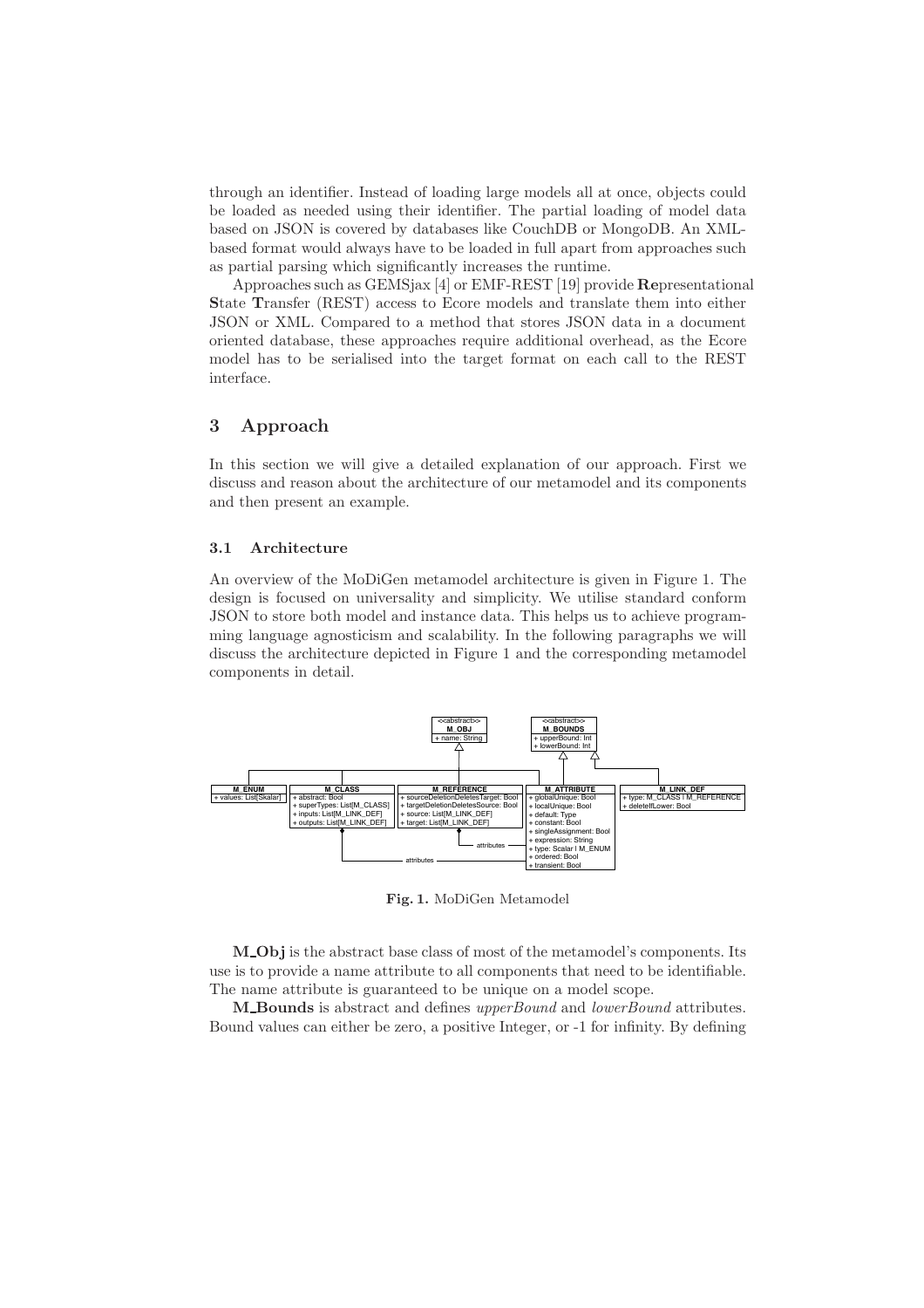an upper as well as a lower bound, one can model maxima, minima, as well as ranges. By default lowerBounds are set to 0 and upperBounds to -1.

The modelling of attributes in nodes and edges is done using **M\_Attribute**. It extends M\_Bounds so it can be defined to either be single-valued or an array with an optional maximum and/or minimum length. To further define its behaviour a number of mandatory attributes exist which will be discussed now. If uniqueLocal is set to true the M\_Attribute behaves much like a Set data structure, for it is a collection which can not contain any duplicate values. The *uniqueGlobal* flag in contrast, guarantees that the attribute's values are unique on a model scope. This may be useful for modelling attributes like Social Security Numbers. The default attribute is a value of type and defines the initial value of the M Attribute. Using expression one can define a simple arithmetic formula to derive the value of the attribute. This renders the attribute read only and can be useful in cases where one attribute depends on other attributes. Whether the M Attribute is a String, Integer, Double, or Enum is defined by setting the type attribute. The ordered flag defines whether the attribute's values are ordered in some fashion. The attribute *transient* determines whether the attribute is transient. If set to true the attribute's value won't be stored when the model is being saved to a database. This might be useful for attributes which are the result of an expression. Single Assignment behaviour can be modelled by setting the singleAssignment flag, this causes the value to be settable exactly once. Constant on the other hand means that the value is default and may never be changed.

Nodes are modelled using **M\_Classes**, which in addition to a number of mandatory attributes may contain an arbitrary number of user defined attributes. The mandatory attributes are defined in the following manner. Abstract denotes whether the M\_Class is declared as abstract, meaning it may not be instantiated but only be used as a base for other M Classes. Inheritance between M\_Classes is modelled using the *superTypes* attribute. It contains all direct predecessors. By defining superTypes as a list we explicitly allow multiple inheritance. The inputs attribute is a list of all incoming M Link Defs and outputs is a list of all outgoing M\_Link\_Defs. On the other side M\_Reference also has a target and source attribute which behaves like inputs and outputs.

M Link Def is used to define one endpoint of a connection and has a type attribute which is either M Class or M Reference as well as an upper- and lowerbound. The flag *deleteIfLower* defines whether the M\_Class and M\_Reference which contains the M\_Link\_Def should be deleted in case the number of values of the M Link Def drops to its lower bound. This means one can model a minimum count of Output/Input or Source/Target values a certain Class or Reference must have of any type.

An M\_Reference denotes an edge between two M\_Classes. By defining references as first-level classes our metamodel gains a couple of powerful modelling possibilities. For example edges may have an arbitrary number of custom attributes and allow n:m relationships. A set of standard attributes also exists which will be defined now. With *sourceDeletionDeletesTarget* set, in case the source of the M\_Reference is deleted, the target, and the reference itself is also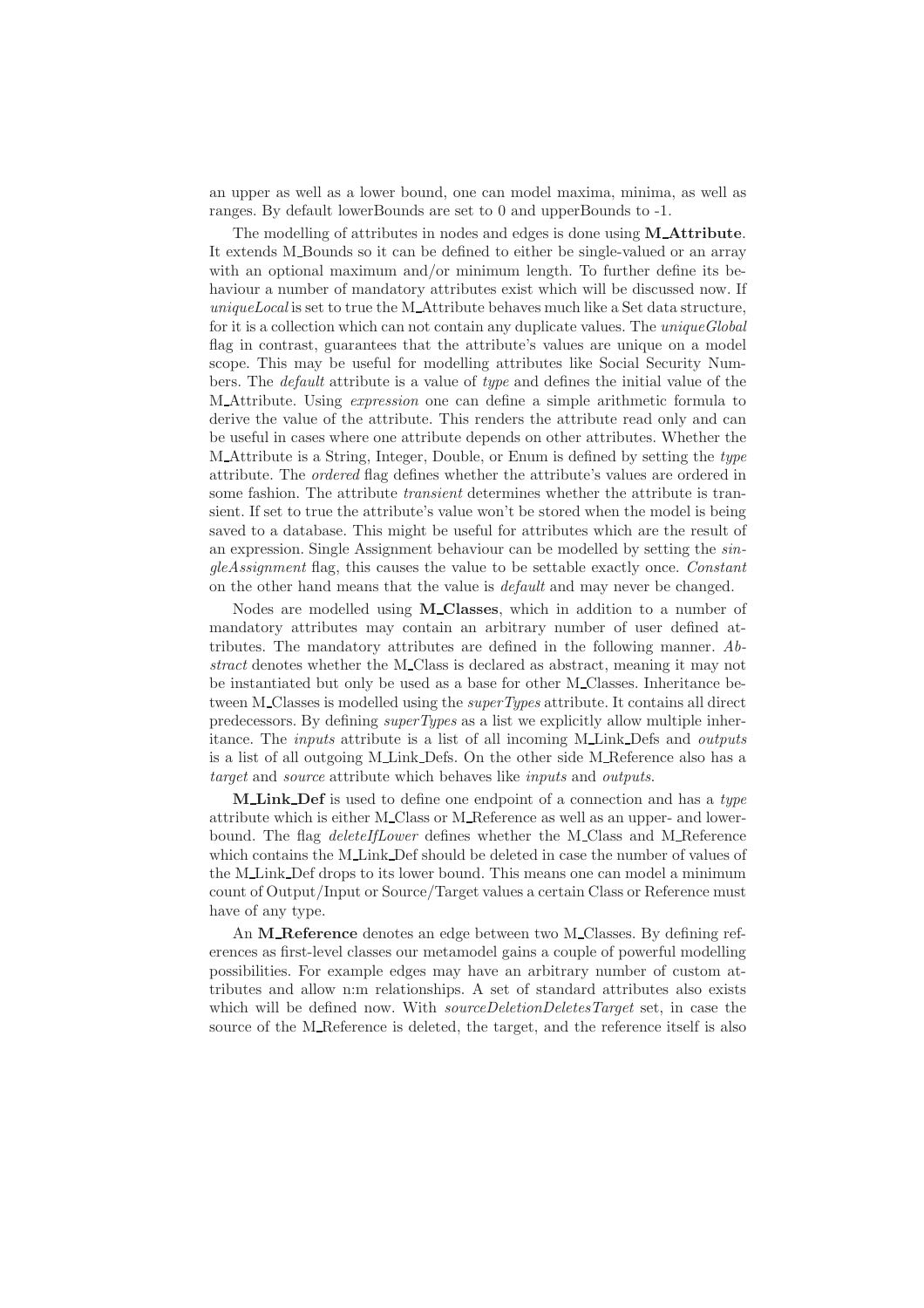deleted. Accordingly *targetDeletionDeletesSource* deletes the source and the reference in case the target is deleted. This can be useful to model containments and similar constructs where one end of a reference can not exist without the other end. The source attribute is a list of sources and the target attribute is a list of targets of the M\_Reference. Both have the Type M\_Link\_Def, therefore M References can be defined to be valid for a number of different source- and target-classes with dedicated bounds for each class in both directions. For example one can define an edge to be valid from  $A$  to  $B$  or  $C$  and further specify separate bounds for the number of edges from  $A$  to  $B$  or  $A$  to  $C$  as well as separate bounds for the number of Bs, Cs, and As involved in those edges.

Finally **M\_Enum** is a simple Enum of a scalar type and might be used as a type for attributes.

### 3.2 Example

To demonstrate the capabilities of our metamodel, we will consider the following (oversimplified) family tree model. Three M Classes, Person, Male, and Female exist, where Male and Female inherit from Person and Person is abstract. The following relationships exist between these classes: The Relationship isHusband has a Male source and a Female target, while the reverse relationship is  $Wife$ has a Female source and a Male target. The Male class also has a relationship isFather, directed at Person and the Female class has the corresponding isMother relationship, also directed at Person. Figure 2 illustrates the setup.



Fig. 2. Family Tree Model

Listing 1.1 is taken from the compressed familytree model and represents the M Class Male. The mtype property is necessary because JSON has no type system and so this property is needed to declare that this is an M\_Class. The *inputs* and outputs properties are M Link Defs linking to the respective M Reference and indicating that at most one such relationship is allowed for one instance of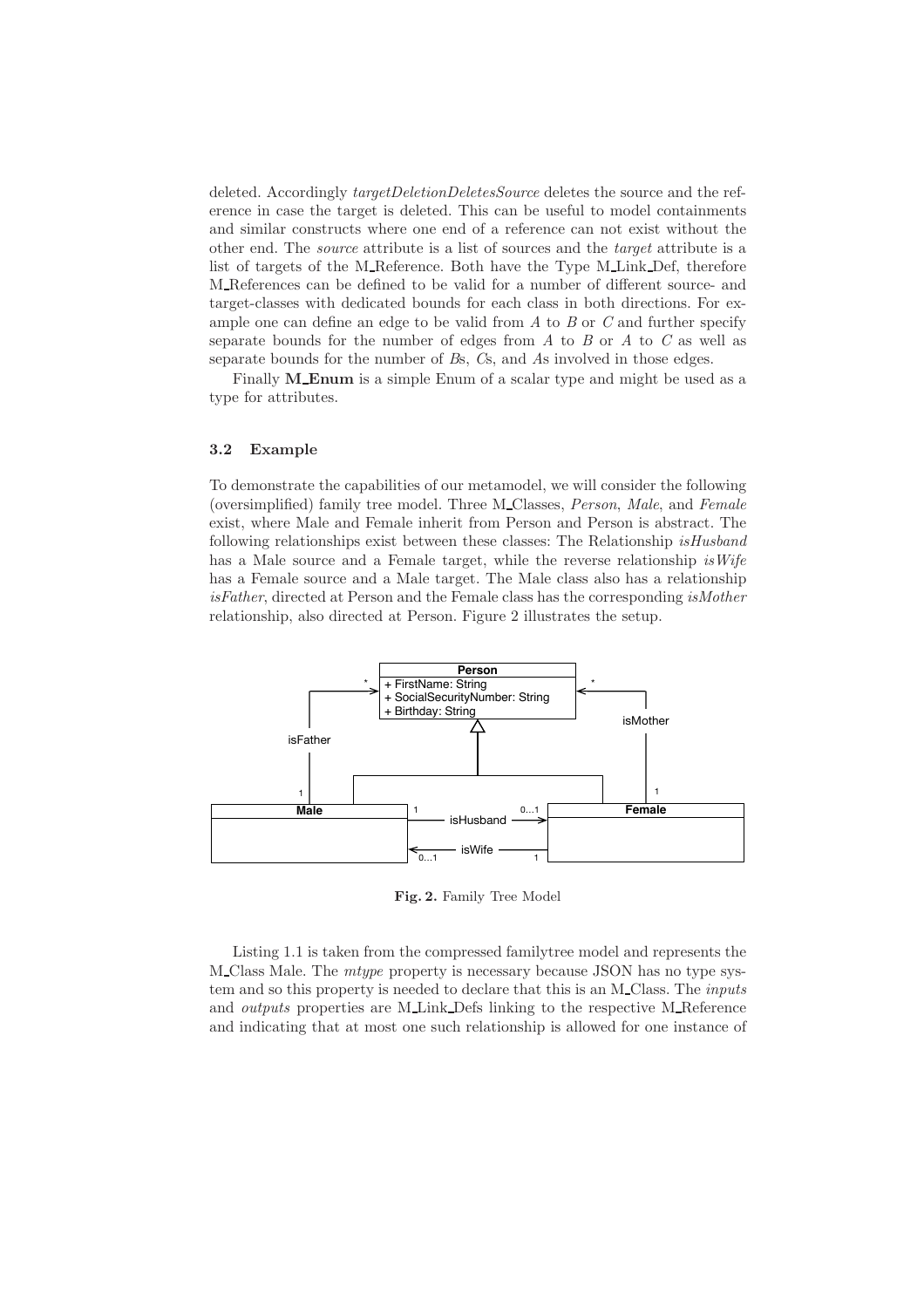this M\_Class. Because Male inherits all its attributes from Person mAttributes is empty.

```
1 " Male ": {
 2 "mType": "mClass",
 3 " name ": " Male ",
4 " superTypes ": [" Person "],
5 " mAttributes ": [] ,
6 "inputs": [
7 { " type ":" isWife ",
8 " upperBound": 1,
9 "lowerBound": 0
10 }
11 \quad 1,12 " outputs ": [
13 { "type": "isHusband",
14 " upperBound": 1,
15 "lowerBound": 0
16 },
17 { "type": "isFather",
18 " upperBound": -1,
19 "lowerBound": 0
20 }
21 ]
22 },
```
Listing 1.1. The Male M\_Class taken from the Family Tree example model

An M Reference is given in listing 1.2. This is the *isHusband* M Reference linking the Male source to the Female target. The isHusband reference links exactly one Male object to one Female object.

```
1 " isHusband ": {
2 " mType ": " mRef ",
3 " name ": " isHusband ",
4 " mAttributes ": [] ,
5 " source ": [
6 { " type ":" Male ",
7 marries and ": 1,<br>
8 marries of "lowerBound": 1
           " lowerBound": 1
9 }
10 ],
11 " target ": [
12 { "type": "Female",
13 " upperBound": 1,
14 "lowerBound": 1,
\begin{matrix} 15 & & \\ 16 & & \end{matrix}\frac{16}{17} }
17 }
```
Listing 1.2. The isHusband M\_Reference taken from the Family Tree example model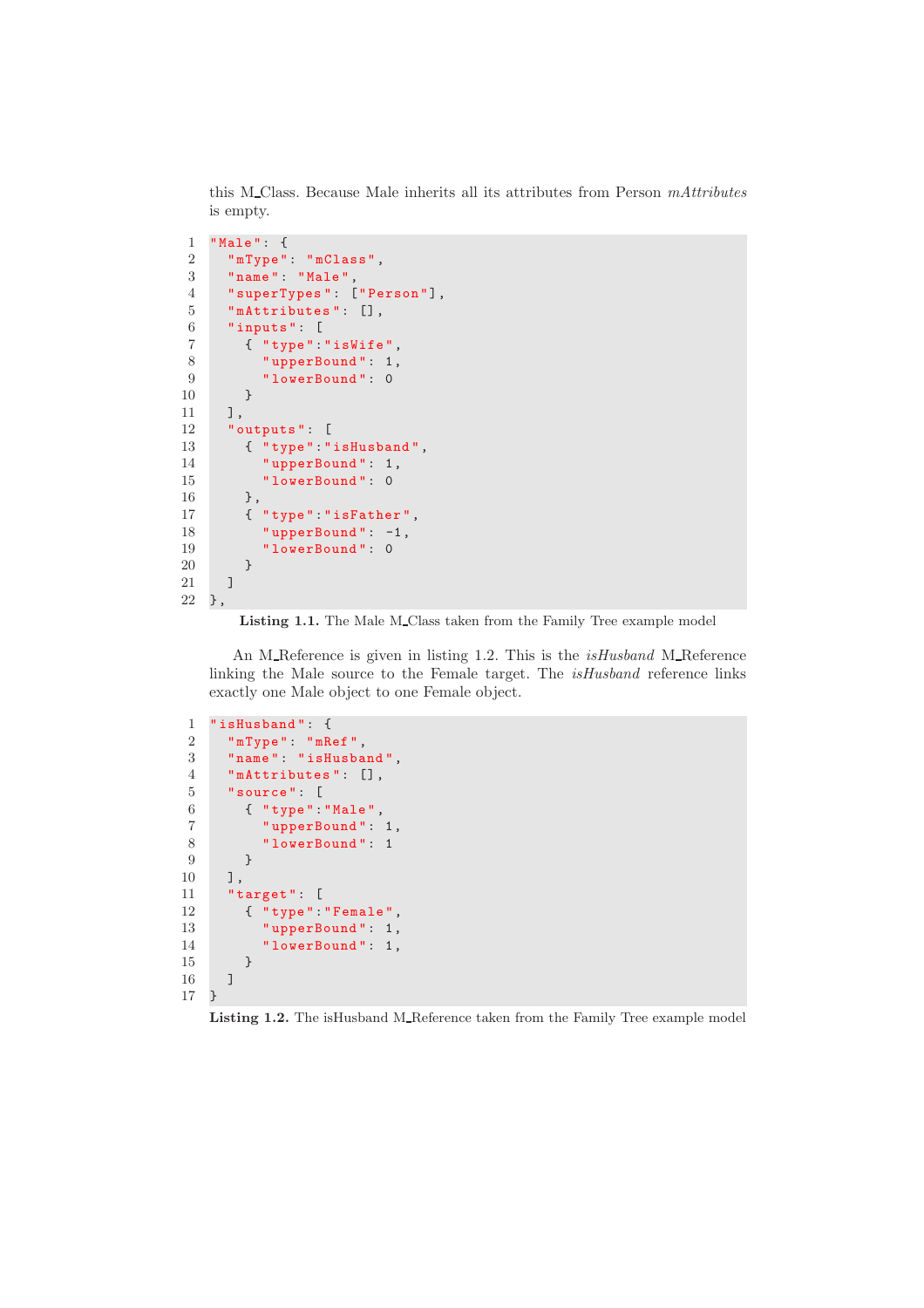We instantiate this model with three persons. A Male instance and a Female instance, who are married to each other (using the isHusband and isWife references) and another Male, who is the child of the other two.

Listing 1.3 shows part of the JSON of an instance of the family tree model. Specifically it shows one instance of the Male class and one of the isHusband Reference. The complete JSON source for both the model and the instance can be found at MoDiGen[13].

```
1 " 846 bc8a2 -00 fc -401 f - b626 -0 b0252516aee ": {
 2 " mClass ": " Male ",
 3 " outputs ": {
 4 " isFather ": ["8 e9b1093 - a589 -4 ae4 -8 e1e -1 b3d63a3f842 "],
 5 " isHusband ": [" ee204744 -6322 -49 d4 -928 e -1442 e8bc70c4 "]
 6 },
 7 " inputs ": {
 8 " isWife ": [" 666 d4de7 - e0f2 -4620 -8 c19 - d5469b40be1f "]
 9 },
10 " mAttributes ": {
11 First_Name": ["Hans"],
12 "SocialSecurityNumber": ["12"],
13 " Birthday ": [" 12 -02 -2015 "]
14 }
15 },
16
17 " ee204744 -6322 -49 d4 -928 e -1442 e8bc70c4 ": {
18 " mRef ": " isHusband ",
19 " source ": {
20 " Male ": [" 846 bc8a2 -00 fc -401 f - b626 -0 b0252516aee "]
21 \qquad \quad \  \, \text{ }3 \text{ ,}22 " target ": {
23 " Female ": [" a264a43b -6 f97 -4257 -9243 - baddbf745490 "]
24 }
25 }
```
Listing 1.3. Family tree instance

# 4 Evaluation

The presented approach makes it possible to create nodes and edges with equal rights. This results from the revised metamodel definition which is crucial for programmatic processing of the model data. The storage of metamodel and model information is done using JSON. This allows for easy integration and processing by conventional programming languages and web technologies. Furthermore, the number of characters and therefore the storage consumption for metamodel definitions and model instances was reduced, compared to the XML data structure of Ecore, by separating edges and nodes, and by using JSON.

The change of the number of characters based on the metamodel definition of the familytree example is shown in Figure 3. It turns out that the number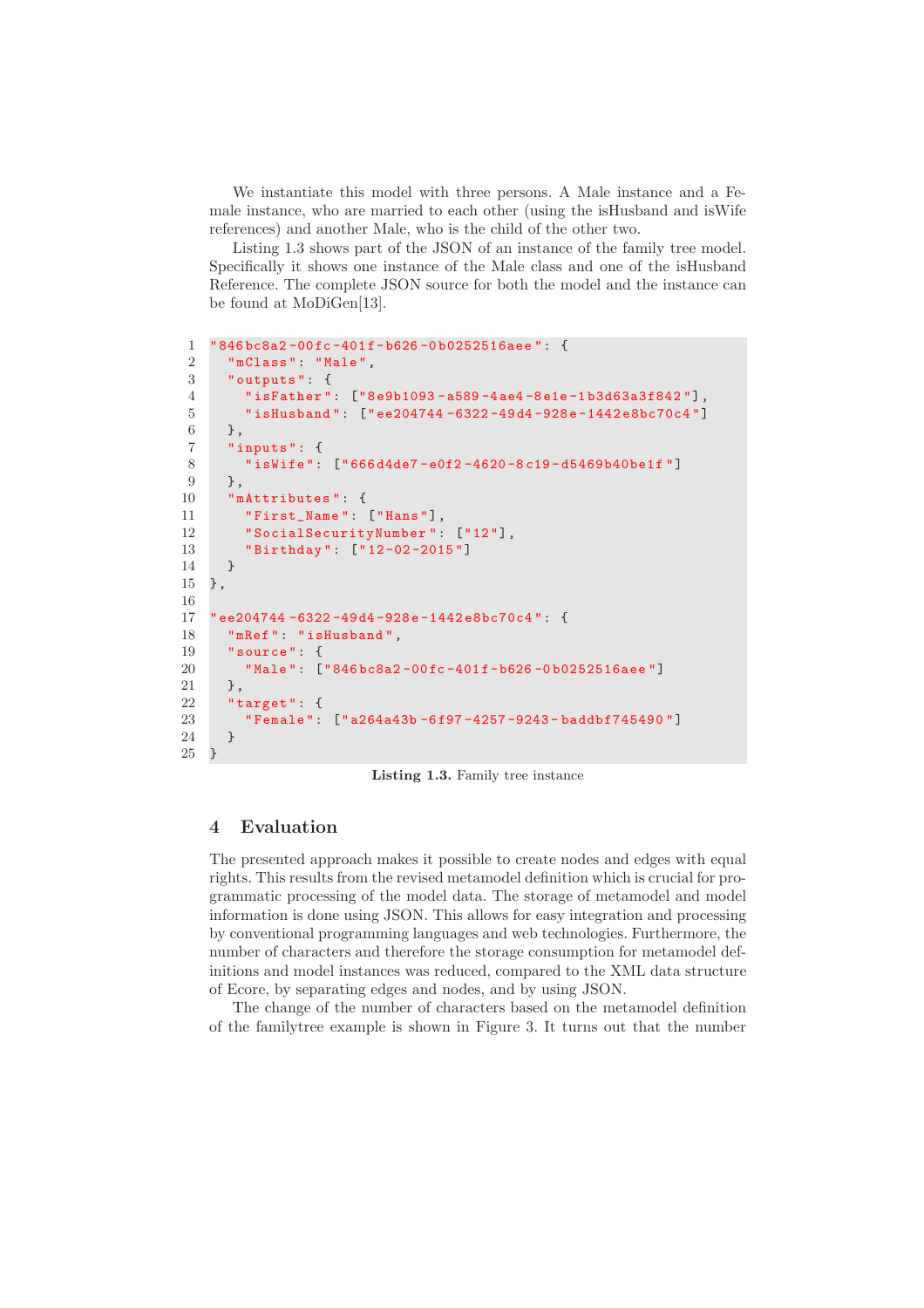

Fig. 3. Number of characters for the Familytree Metamodel

of characters were consistently reduced when compared to Ecore. The biggest difference can be revealed by removing white spaces. This comes at the expense of human readability but is irrelevant for machine processing. By removing default values a further reduction was achieved. Ecore applies these measures by default.

The development of the number of characters based on the model instance, depending on the number of nodes is shown in Figure 4. This is based on the smallest possible model instances (without whitespace and default values) for a model where all nodes are interconnected. It can be seen, that for smaller models the Ecore approach is more appropriate, but for larger models the presented approach has advantages. This is mainly caused by the changed handling of connections between objects. If only few connections are present in a model the advantage of our approach relativizes. We generated model instances with 10,000 interconnected nodes for Ecore as well as MoDiGen and found that the storage consumption of Ecore was 5,58 Gigabyte and the storage consumption of MoDiGen was 3,6 Megabytes.

Our approach has advantages regarding the scalability of big models. This is mainly due to the used data structure implemented in JSON. Data formats like JSON can easily be horizontally scaled using existing database solutions like CouchDB, MongoDB or RavenDB. This is additionally favoured by the lower memory consumption of the developed metamodel. In contrast to XML-based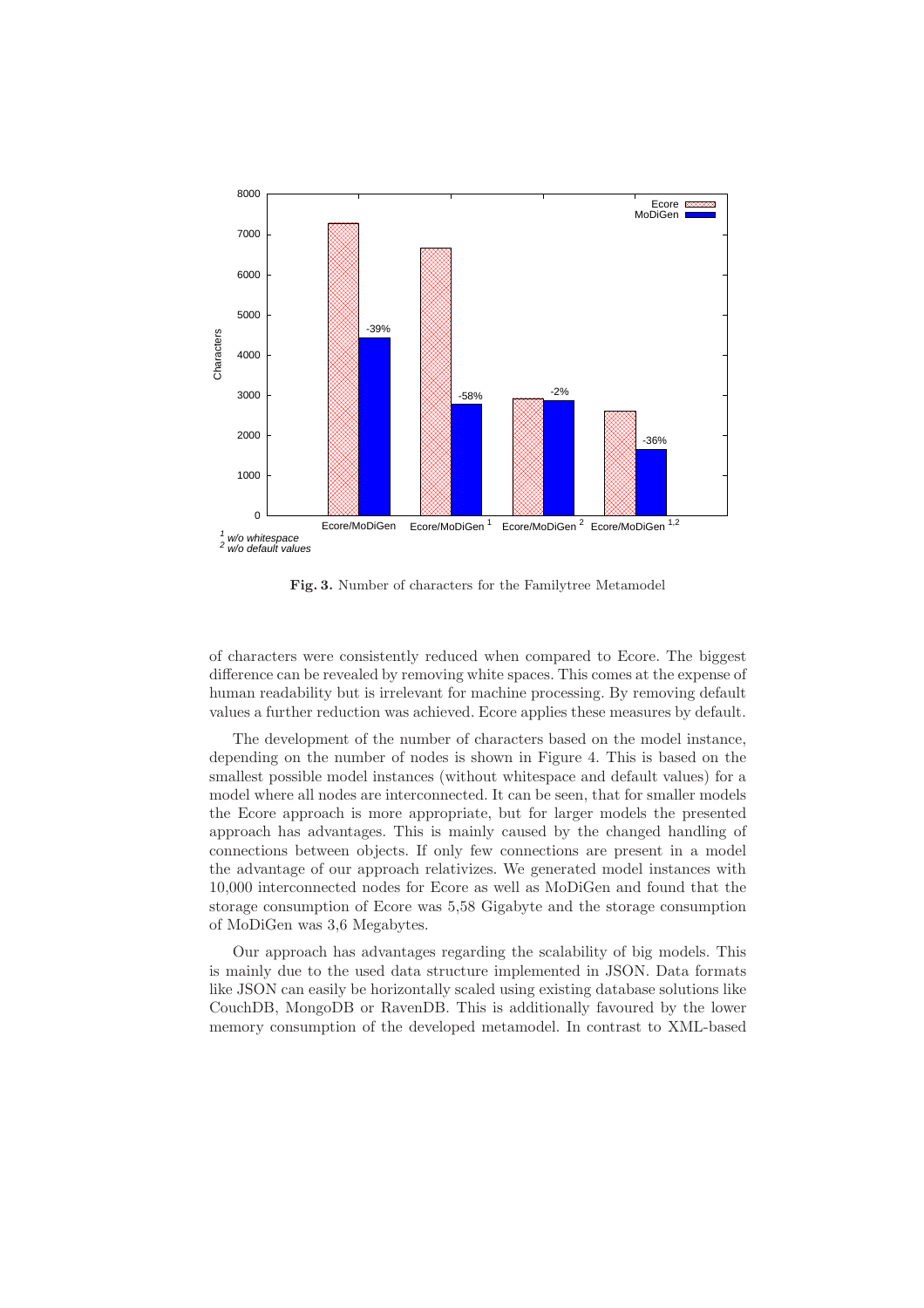

Fig. 4. Development of the number of characters for the familytree model instance according to the created nodes

data structures the JSON based data structure offers the possibility to access just parts of the stored model.

# 5 Conclusion and future work

We have introduced the MoDiGen metamodel and shown how its approach differs from other metamodels for DSMLs, such as Ecore or GME. Treating edges as first level objects instead of features of nodes allows for easy programmatic access to the edges. The use of JSON yields more compact models than XML, allows for seamless integration into web applications using JavaScript, and opens the door for improvements regarding scalability.

In comparison to Ecore, the MoDiGen metamodel lacks the possibility to define operations. While in the Ecore itself, EOperation is more of a placeholder, it can be given an implementation in the context of the Eclipse Modeling Framework. Edges as first level objects give easier access to references and permit the existence of stand-alone edges. However, this also means that the modeller has to explicitly state whether an edge must be automatically deleted upon the deletion of one of the connected nodes. This is not a problem in Ecore where references are deleted when the containing class is deleted. In its current form, the JSON representation of MoDiGen models still contains code that could be removed.